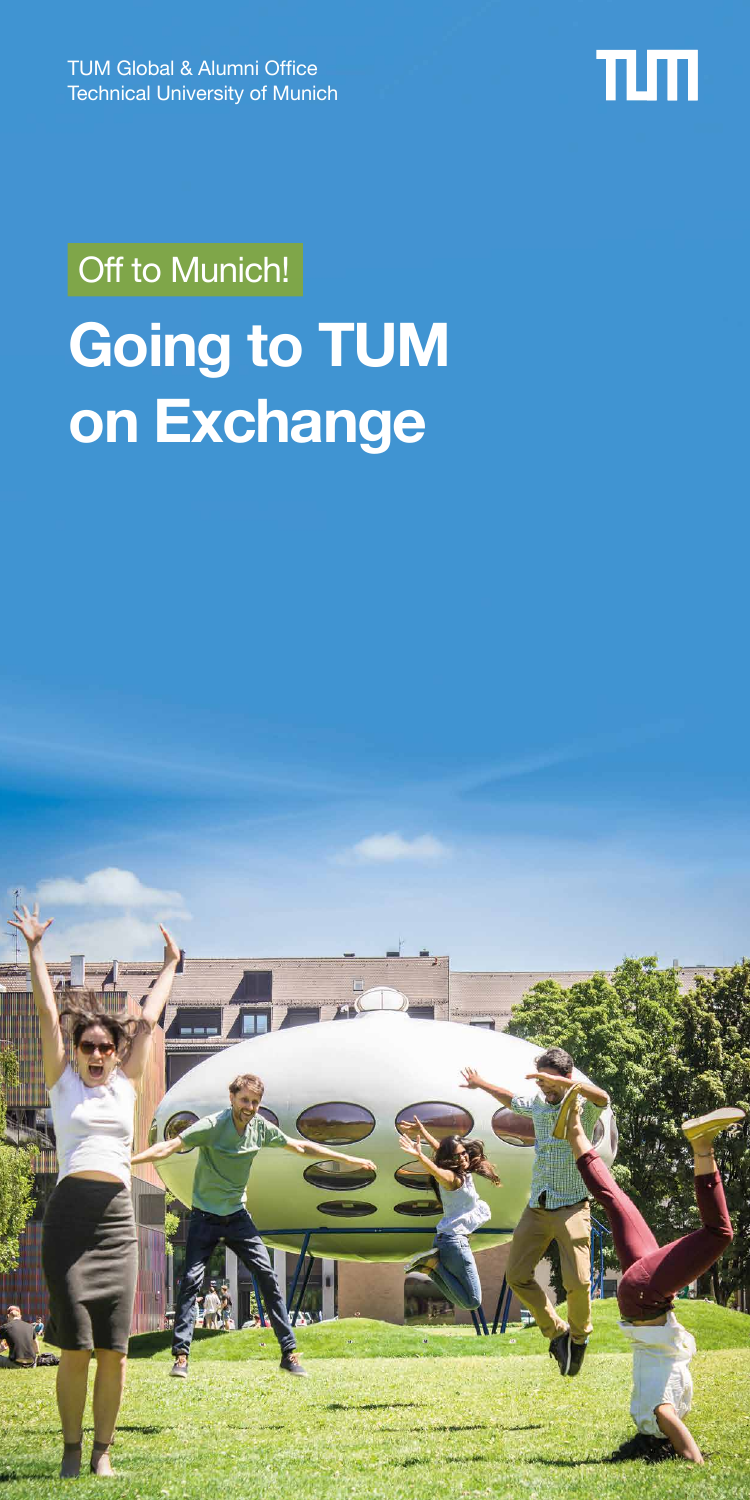# Why you should go to TUM

As one of Europe's leading universities, TUM combines top-class facilities for cutting-edge research with unique learning opportunities for students from all over the world. Ranked among the top ten institutions globally for the employability of our students, we aim to create lasting value through excellence in education and research, active support of diverse talents, and a strong entrepreneurial mindset. Our students from abroad create a beautiful multicultural and truly inspiring international atmosphere.

Key facts and figures about our university at a glance: [www.tum.de/en/about-tum/our-university/facts-and-figures](http://www.tum.de/en/about-tum/our-university/facts-and-figures )

# How it works

You can come to Munich and **study at TUM for one to three semesters**. You first need to be e-nominated for an exchange place by your home university. Once this has been done, you can apply at TUM. Ask at the International Office of your home university which exchange schemes with TUM are available to you. Usually you will continue to pay tuition fees to your home institution. At TUM, you will only pay the so-called semester fee which includes your student union fee and a solidary fee for the basic semester transportation ticket.



Students sitting in front of the Audimax on Munich City Campus

# Language requirements

To attend the courses at TUM, you need to provide proof of your language skills. Proficiency in English is required for courses in English, as proficiency in German is a prerequisite for classes in German. Depending on your department or school, you will need **at least level B1 or B2 in the language of the courses you are taking**. If you attend courses in both languages, you will need to hand in certificates for your English as well as your German skills.

| Semester    | Winter term                         | Summer term                         |
|-------------|-------------------------------------|-------------------------------------|
| Time frame  | October 1 until<br>March 31         | April 1 until<br>September 30       |
| Apply by    | May 15                              | October 31                          |
| Lectures    | Mid-October until<br>mid-February   | Mid-April until<br>mid-July         |
| Exam period | Mid-February<br>until end of March* | Mid-July until<br>end of September* |

#### Dates and deadlines

\***Please contact your TUM department or school for specific information on the examination schedules.** You can find an overview of TUM's International Affairs Delegates at

[www.international.tum.de/en/departmentalcontacts](http://www.international.tum.de/en/departmentalcontacts)

Do not forget to ask for the internal application deadlines at your home university. Once you have decided you would like to come to TUM for an exchange, you can check our websites for information about the necessary procedures before, during, and after your stay, as well as about international campus life at TUM.

www.international.tum.de/en/exchangestudents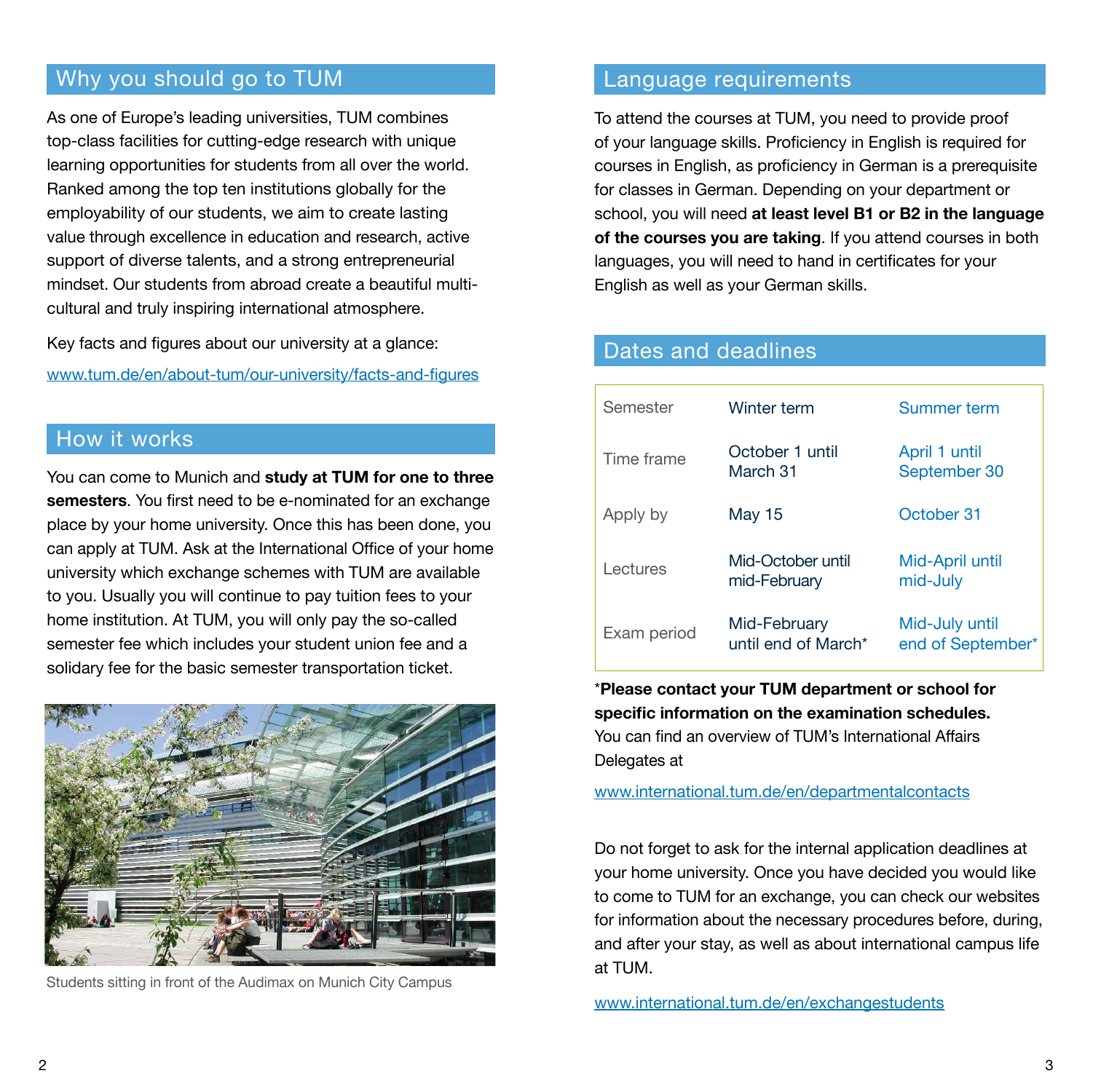## Our campuses

#### Munich City and Garching

Since its founding in 1868, the heart of TUM beats in central **Munich**. Its presence in the city is spread across three key locations: **the main campus, the university hospitals, and facilities in the Olympic Park.**

The **Garching** campus north of Munich is about the same size as the City Campus and it is **the center of natural sciences and technology at TUM**. Garching is within easy reach from downtown Munich via the subway line U6.

Munich City and Garching are home to the following departments and schools:

- **• Chemistry**
- **• Electrical and Computer Engineering**
- **• Informatics**
- **• Mathematics**
- **• Medicine**
- **• Physics**
- **• Sport and Health Sciences**
- **• TUM School of Engineering and Design**  (including the fields Aerospace and Geodesy, Architecture, Civil and Environmental Engineering, and Mechanical Engineering)
- **• TUM School of Management**
- **• TUM School of Social Sciences and Technology**  (including the fields Educational Sciences, Governance, and Science, Technology, and Society)

### TUM School of Life Sciences Weihenstephan

Located on the outskirts of the old cathedral town of **Freising**, this campus comprises the **agricultural and life sciences**. Travel time from Munich city center is about 45 minutes by train.

#### Campus Straubing

**Straubing** is a town in Lower Bavaria, about two hours away from Munich. The main research areas of TUM Campus Straubing are **biotechnology and sustainability**.

## Campus Heilbronn

The focus areas of the **Heilbronn** Campus are **digital transformation and family enterprises**. Heilbronn is located in Baden-Wuerttemberg. Travel time from Munich main station is about three hours.

# Programs in English

Undergraduate courses at TUM are primarily held in German, whereas at the Master's level a substantial part of courses is taught in English.

Some Master's programs can be studied entirely in English and are open to exchange students, assuming they hold the correct prerequisites. The decision whether you can attend them is up to your department or school at TUM.

As an exchange student, you can attend classes from all departments and schools, but you should select **60 percent** of your courses from the department or school you will register with.

www.tum.de/nc/en/studies/degree-programs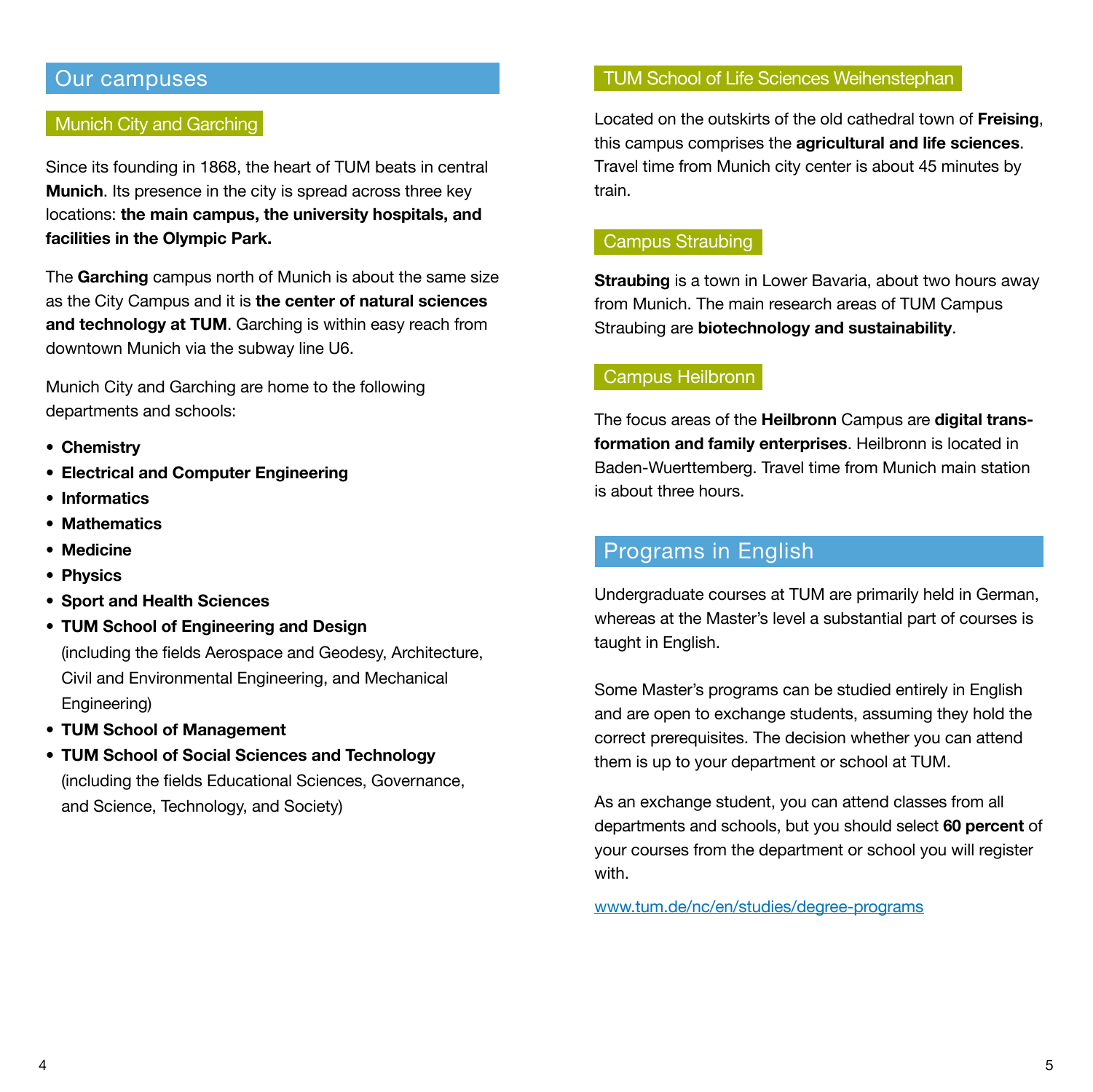# Living in Munich

I

#### The capital of Bavaria

As one of the world's most livable cities, Munich is a bustling, yet safe and clean metropolis, offering an **impressive range of leisure activities**. The prosperous city is also home to several renowned global companies such as Siemens and BMW, and is a technology hub boasting excellent job and internship opportunities. Situated in the heart of Europe with outstanding flight and train connections, Munich is an excellent base to explore Germany's nine European neighbors and beyond.



Welcome to Munich – a beautiful and lively city in the heart of Europe

#### Accommodation

If you join us as an exchange student via the TUMexchange program, which is independent from the European Erasmus+ program, we can offer you accommodation in student housing. There is a shortage of student accommodation in Munich, therefore **we strongly recommend that TUMexchange students accept the offered housing space**. We cannot provide accommodation for students coming to TUM through other mobility programs (e.g. Erasmus+), however we can assist you with the search.

#### Living costs

Depending on your life style and accommodation costs you willl need **about 850 to 1000 euros per month** in Munich. This would include public transport, food, rent as well as health insurance and some pocket money for recreational activities.

## Things to do in and around Munich

The list of exciting things to do in and around Munich is endless. You can hike or ski in the Alps, go to the Oktoberfest, watch Bayern Munich play, take a stroll through the English Garden, visit King Ludwig's fairytale castles, enjoy Eisbach river surfing in central Munich, watch the performance of international top stars at the Olympic stadium, or explore Munich's countless restaurants, bars, cinemas, and theaters.



TUMi offers tours to the famous Neuschwanstein Castle

## International Campus Life

You can **join cultural and social activities** offered at TUM. Most of them are run by the TUM Global & Alumni Office in cooperation with the ESN TUMi Munich student association. Together they support international students at the beginning of their studies in Munich and offer a comprehensive program throughout the semester. The program is aimed at both international exchange students and full-time TUM students.

[www.international.tum.de/en/campuslife](https://www.international.tum.de/en/campuslife/)